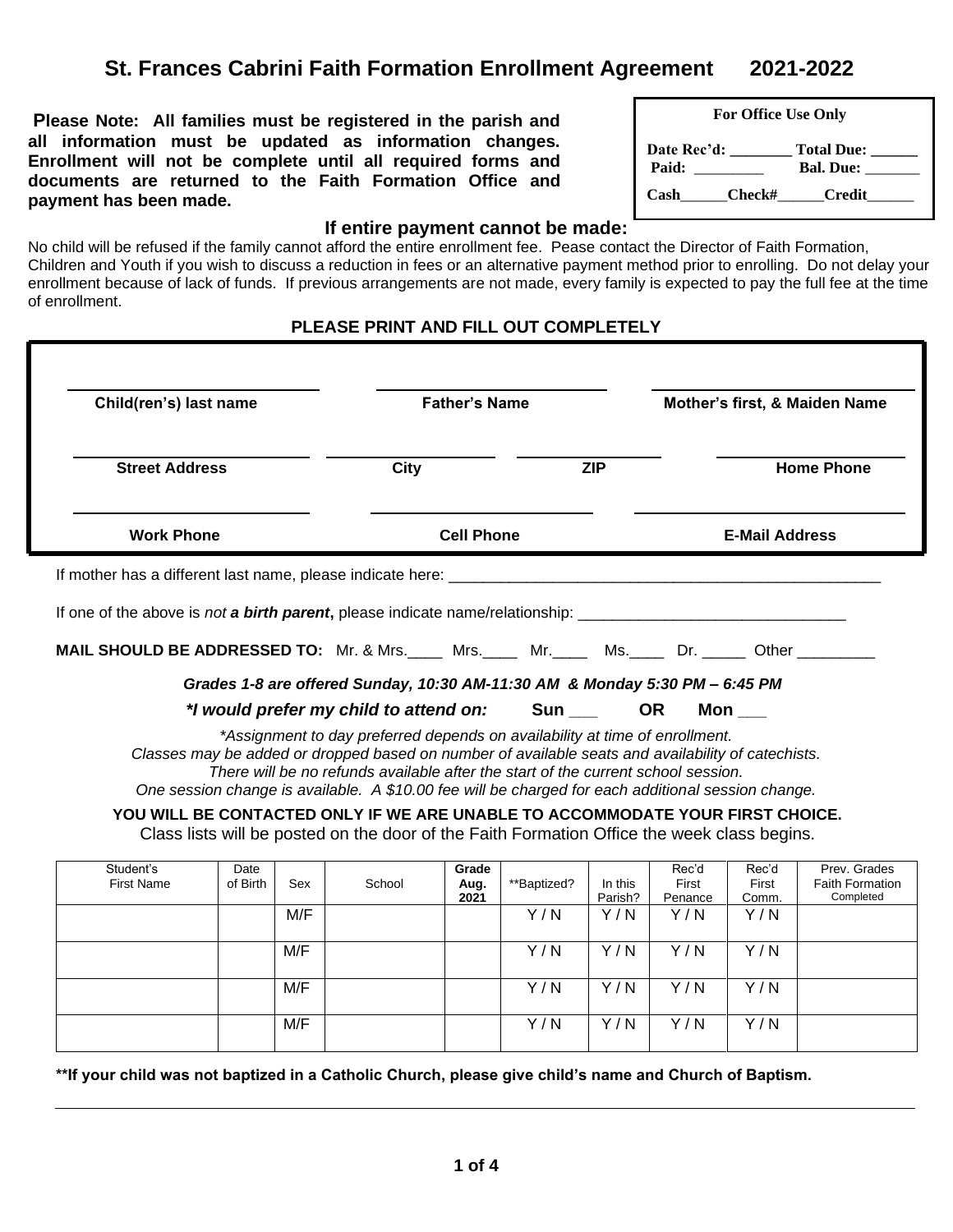**COVID-19: St Frances Cabrini will follow state and local standards of conduct mandated by CDC guidelines. Please refer to the Consent Form and Liability Wavier on page 4 of this enrollment form for complete guidelines.**

## **Emergency Contact - Other than home** (we will call the home number first)

| Name:                                                                                                                                                                                                                                                                                                                                                                                                                                                                                                                                                                                         |                                              |                                                                                                                                                                                                                                                                                                                                                                                                                                                                                                                                                                                                                                                                                                                                                                                                                                                                                                                                                                                                                                                                    |
|-----------------------------------------------------------------------------------------------------------------------------------------------------------------------------------------------------------------------------------------------------------------------------------------------------------------------------------------------------------------------------------------------------------------------------------------------------------------------------------------------------------------------------------------------------------------------------------------------|----------------------------------------------|--------------------------------------------------------------------------------------------------------------------------------------------------------------------------------------------------------------------------------------------------------------------------------------------------------------------------------------------------------------------------------------------------------------------------------------------------------------------------------------------------------------------------------------------------------------------------------------------------------------------------------------------------------------------------------------------------------------------------------------------------------------------------------------------------------------------------------------------------------------------------------------------------------------------------------------------------------------------------------------------------------------------------------------------------------------------|
| contact person is also considered eligible for pick up of child(ren).                                                                                                                                                                                                                                                                                                                                                                                                                                                                                                                         |                                              | Both mother & father are considered eligible for pick up of child(ren) unless legal paperwork is on file. Emergency                                                                                                                                                                                                                                                                                                                                                                                                                                                                                                                                                                                                                                                                                                                                                                                                                                                                                                                                                |
| notified ahead of time.                                                                                                                                                                                                                                                                                                                                                                                                                                                                                                                                                                       |                                              | Please list all others and their relationship, who are authorized to pick up your child(ren). The only people who can pick up the<br>child(ren) are those listed on this form. If there is someone picking up the child(ren) other than those listed, the office must be                                                                                                                                                                                                                                                                                                                                                                                                                                                                                                                                                                                                                                                                                                                                                                                           |
|                                                                                                                                                                                                                                                                                                                                                                                                                                                                                                                                                                                               |                                              |                                                                                                                                                                                                                                                                                                                                                                                                                                                                                                                                                                                                                                                                                                                                                                                                                                                                                                                                                                                                                                                                    |
|                                                                                                                                                                                                                                                                                                                                                                                                                                                                                                                                                                                               |                                              |                                                                                                                                                                                                                                                                                                                                                                                                                                                                                                                                                                                                                                                                                                                                                                                                                                                                                                                                                                                                                                                                    |
| <b>PARENT/LEGAL GUARDIAN SIGNATURE:</b>                                                                                                                                                                                                                                                                                                                                                                                                                                                                                                                                                       |                                              |                                                                                                                                                                                                                                                                                                                                                                                                                                                                                                                                                                                                                                                                                                                                                                                                                                                                                                                                                                                                                                                                    |
|                                                                                                                                                                                                                                                                                                                                                                                                                                                                                                                                                                                               |                                              | (If Legal Guardian, documentation must be attached to enrollment paperwork)                                                                                                                                                                                                                                                                                                                                                                                                                                                                                                                                                                                                                                                                                                                                                                                                                                                                                                                                                                                        |
|                                                                                                                                                                                                                                                                                                                                                                                                                                                                                                                                                                                               | <b>Medical Information/Allergies/Release</b> |                                                                                                                                                                                                                                                                                                                                                                                                                                                                                                                                                                                                                                                                                                                                                                                                                                                                                                                                                                                                                                                                    |
| or that we should be aware of?                                                                                                                                                                                                                                                                                                                                                                                                                                                                                                                                                                |                                              | Does any child have a medical condition, physical disability, learning disability, or take medication that may affect participation                                                                                                                                                                                                                                                                                                                                                                                                                                                                                                                                                                                                                                                                                                                                                                                                                                                                                                                                |
|                                                                                                                                                                                                                                                                                                                                                                                                                                                                                                                                                                                               |                                              |                                                                                                                                                                                                                                                                                                                                                                                                                                                                                                                                                                                                                                                                                                                                                                                                                                                                                                                                                                                                                                                                    |
|                                                                                                                                                                                                                                                                                                                                                                                                                                                                                                                                                                                               |                                              |                                                                                                                                                                                                                                                                                                                                                                                                                                                                                                                                                                                                                                                                                                                                                                                                                                                                                                                                                                                                                                                                    |
|                                                                                                                                                                                                                                                                                                                                                                                                                                                                                                                                                                                               |                                              |                                                                                                                                                                                                                                                                                                                                                                                                                                                                                                                                                                                                                                                                                                                                                                                                                                                                                                                                                                                                                                                                    |
| authorize any representative of St. Frances Cabrini Catholic Church to seek medical treatment for my child.                                                                                                                                                                                                                                                                                                                                                                                                                                                                                   | <b>Medical Emergency</b>                     | In the event of emergency where the parent cannot be reached the child will be taken to the nearest medical facility. I(we)                                                                                                                                                                                                                                                                                                                                                                                                                                                                                                                                                                                                                                                                                                                                                                                                                                                                                                                                        |
|                                                                                                                                                                                                                                                                                                                                                                                                                                                                                                                                                                                               | <b>General Faith Formation Policies</b>      |                                                                                                                                                                                                                                                                                                                                                                                                                                                                                                                                                                                                                                                                                                                                                                                                                                                                                                                                                                                                                                                                    |
| I have read and agree to abide by the following policies, as indicated by my initials on each line.<br>the catechist is aware, and can make arrangements for make-up assignments and at-home activities.<br>the Faith Formation Office (Cabrini Center) and inform the staff before going to class.<br>responsibility. I will leave my car in a designated parking space.<br>review the pages on discipline in the Parent/Student Handbook with my child.<br>the classroom.<br>I will review all the classroom rules and policies in the Handbook with my child.<br>with my child a priority. |                                              | I will bring my child to Faith Formation classes regularly. If my child must be absent, I will call the office so that<br>I will bring my child to class at least 5 minutes before classes begin. If my child is late for class, I will stop by<br>If my child is in kindergarten through third grade, I will walk him/her to the classroom before class;<br>and I will pick up all my children, regardless of grade, from the classroom after class. Older siblings in the<br>program are not permitted to pick up younger siblings from the classroom. This is a parent/guardian<br>understand that respectful student behavior in the classroom is important to classroom management. I agree<br>that disruptive behavior will not be tolerated, as it is not fair to our catechists, and those who wish to learn. I will<br>If I need to pick my child up early, I will go to the Faith Formation Office and sign my child out, before I go to<br>I understand that Faith Formation is not a substitute for Sunday Mass. I will make weekly attendance at Mass |
| *The use of the term <i>child</i> includes all children in a family enrolled in the Faith Formation Program.                                                                                                                                                                                                                                                                                                                                                                                                                                                                                  |                                              |                                                                                                                                                                                                                                                                                                                                                                                                                                                                                                                                                                                                                                                                                                                                                                                                                                                                                                                                                                                                                                                                    |
|                                                                                                                                                                                                                                                                                                                                                                                                                                                                                                                                                                                               |                                              | Non adherence to program policies may necessitate withdrawal from program                                                                                                                                                                                                                                                                                                                                                                                                                                                                                                                                                                                                                                                                                                                                                                                                                                                                                                                                                                                          |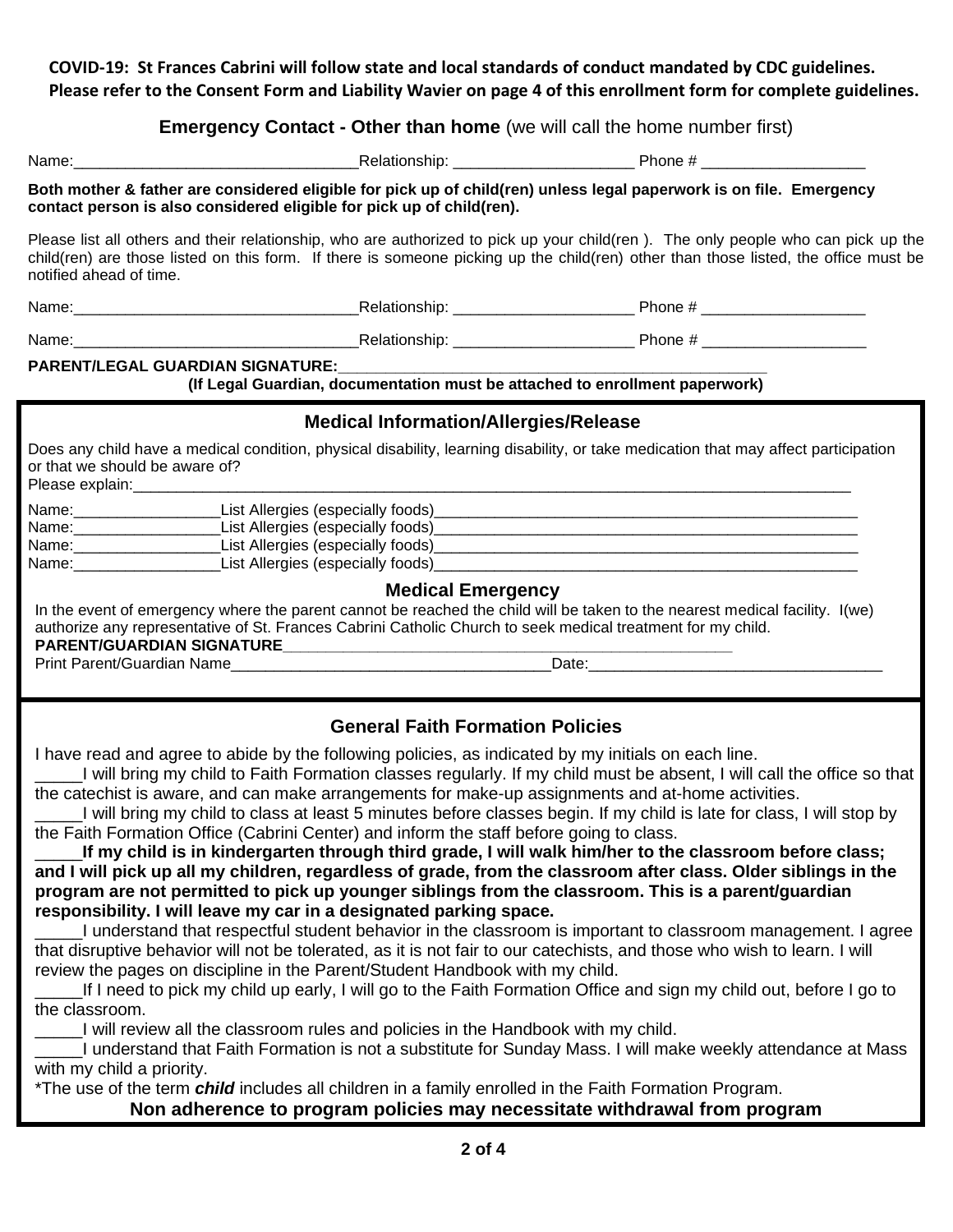### **Consent for Use of Photographs**

St. Frances Cabrini Parish staff, Faith Formation teachers, assistants and organizations within the parish occasionally photograph the children during classroom activities and parish events. The children's photographs may be used in posters, banners, bulletin boards, newspapers, flyers, mailers, newsletters, video presentations, the diocesan and parish web site and other materials used to promote our parish and its ministries. News media,

including representatives of television, radio, newspapers and magazines, also often are permitted on parish property and may take notes, still photos, sound recordings and/or moving pictures that may include your child. These items may appear or be used in news or feature stories by print, television or radio media. I am the parent/guardian of the children on the front of this form.

- \_\_\_**I hereby approve the foregoing and consent** to the use of photographs subject to the terms mentioned above. I affirm that I have the legal right to issue such consent.
- I do not wish my child's photograph to be taken or used as stated above.

| Parent/Guardian Signature:         | <b>Date</b> |
|------------------------------------|-------------|
| <b>Print Parent/Guardian Name:</b> | Date:       |

## **Consent for Safe Environment Training**

**Safe Environment Training: I acknowledge that I am aware of the Diocesan mandate with regard to safe environment training for parents and students. Please check all that apply and sign/print/date as appropriate in the spaces provided.**

- 1\_\_\_\_\_I will attend the Parent/Student Safe Environment Education Program as scheduled by the Parish.
- I decline to attend, but wish to receive all additional materials (beyond handbook policies) related to the Parent and/or Student Safe Environment Education program.
- 3\_\_\_\_\_I decline to attend and do not wish to receive the materials (beyond handbook policies) related to the Parent/Student Safe Environment Education Program.
- I have attended the Parent/Student Safe Environment Education Program in the past.

| <b>Parent/Guardian Signature:</b>  | Date |
|------------------------------------|------|
| <b>Print Parent/Guardian Name:</b> | Date |

| <b>Consent Form for Email Notification</b>                                                                                           |                                                                                                                                                                                                                                |  |  |  |  |
|--------------------------------------------------------------------------------------------------------------------------------------|--------------------------------------------------------------------------------------------------------------------------------------------------------------------------------------------------------------------------------|--|--|--|--|
| Correspondence, notifications and in case of emergencies messages will be made via Email<br>please provide the following information |                                                                                                                                                                                                                                |  |  |  |  |
|                                                                                                                                      |                                                                                                                                                                                                                                |  |  |  |  |
|                                                                                                                                      |                                                                                                                                                                                                                                |  |  |  |  |
|                                                                                                                                      |                                                                                                                                                                                                                                |  |  |  |  |
| <b>Print Parent/Guardian Name:</b> Name: 2008 2009 2012 2022 2023 2024 2022 2023 2024 2022 2023 2024 2022 2023 2022 20               | Date: the contract of the contract of the contract of the contract of the contract of the contract of the contract of the contract of the contract of the contract of the contract of the contract of the contract of the cont |  |  |  |  |
| <b>Consent to Cooperate with the Diocesan and Parish Policies</b>                                                                    |                                                                                                                                                                                                                                |  |  |  |  |

*We look forward to working with you and your child this year. Please be advised that by placing your child in our program, you are agreeing to our policies.*

I / We have read the above policies and will receive the St. Frances Cabrini Parent/Student Handbook that contains all of the policies for Faith Formation upon completion of enrollment. I / We understand and agree to cooperate with the diocesan and parish policies set forth here and expanded on in the Handbook.

| Parent/Guardian Signature:         |        | Date: |  |
|------------------------------------|--------|-------|--|
| <b>Print Parent/Guardian Name:</b> |        | Date. |  |
|                                    | 3 of 4 |       |  |